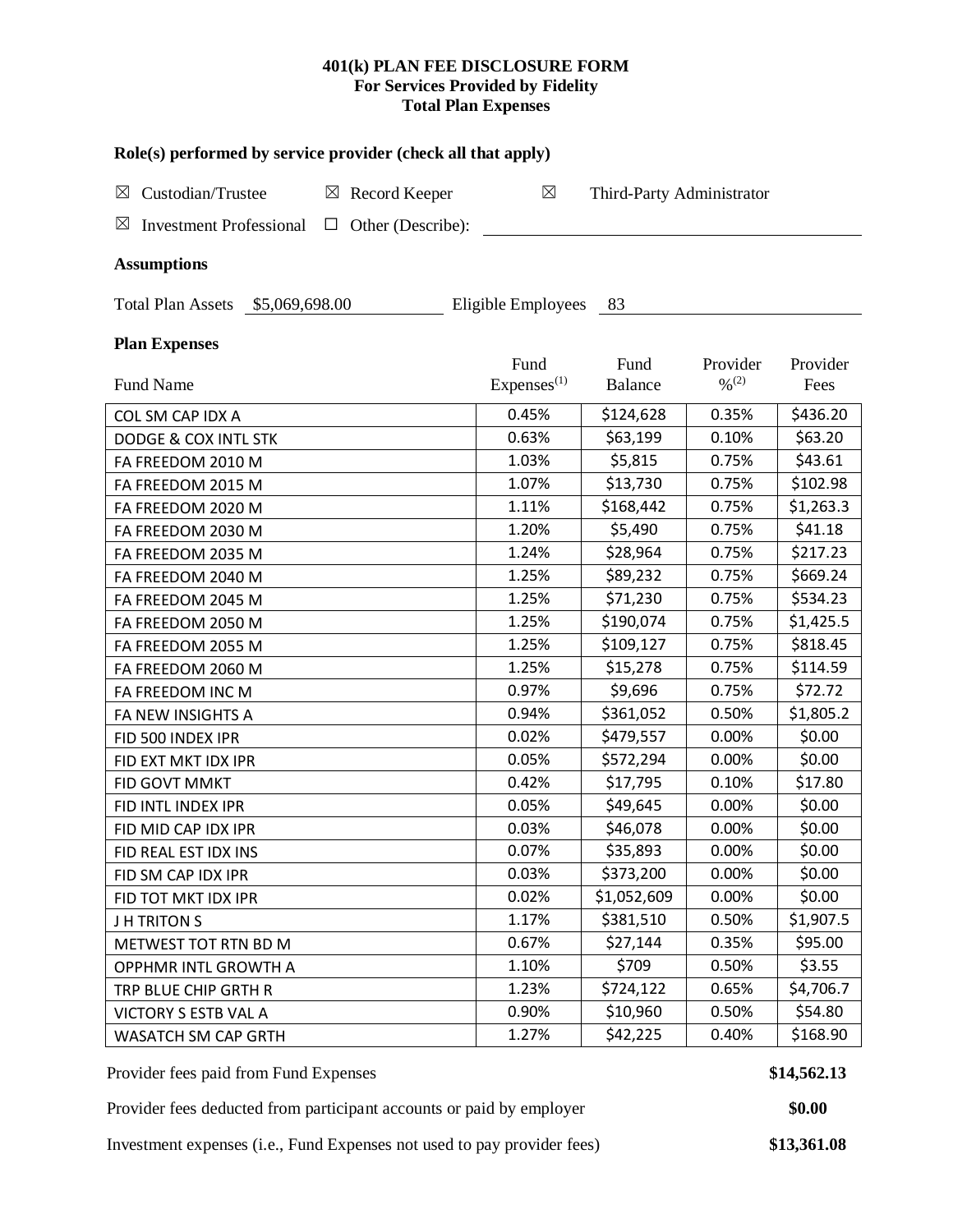# Total ("all-in") plan expenses **\$27,923.21**

(1)Fund Expenses include the fund's expense ratio plus any "wrap" fee charged by the provider. The expense ratio is determined through an annual calculation, where a fund's operating expenses are divided by the average dollar value of its assets under management. Fund Expenses lower investor returns.

<sup>(2)</sup>Provider % includes revenue sharing paid to the provider by the investment fund or wrap fees added by the provider. These expenses lower investor returns.